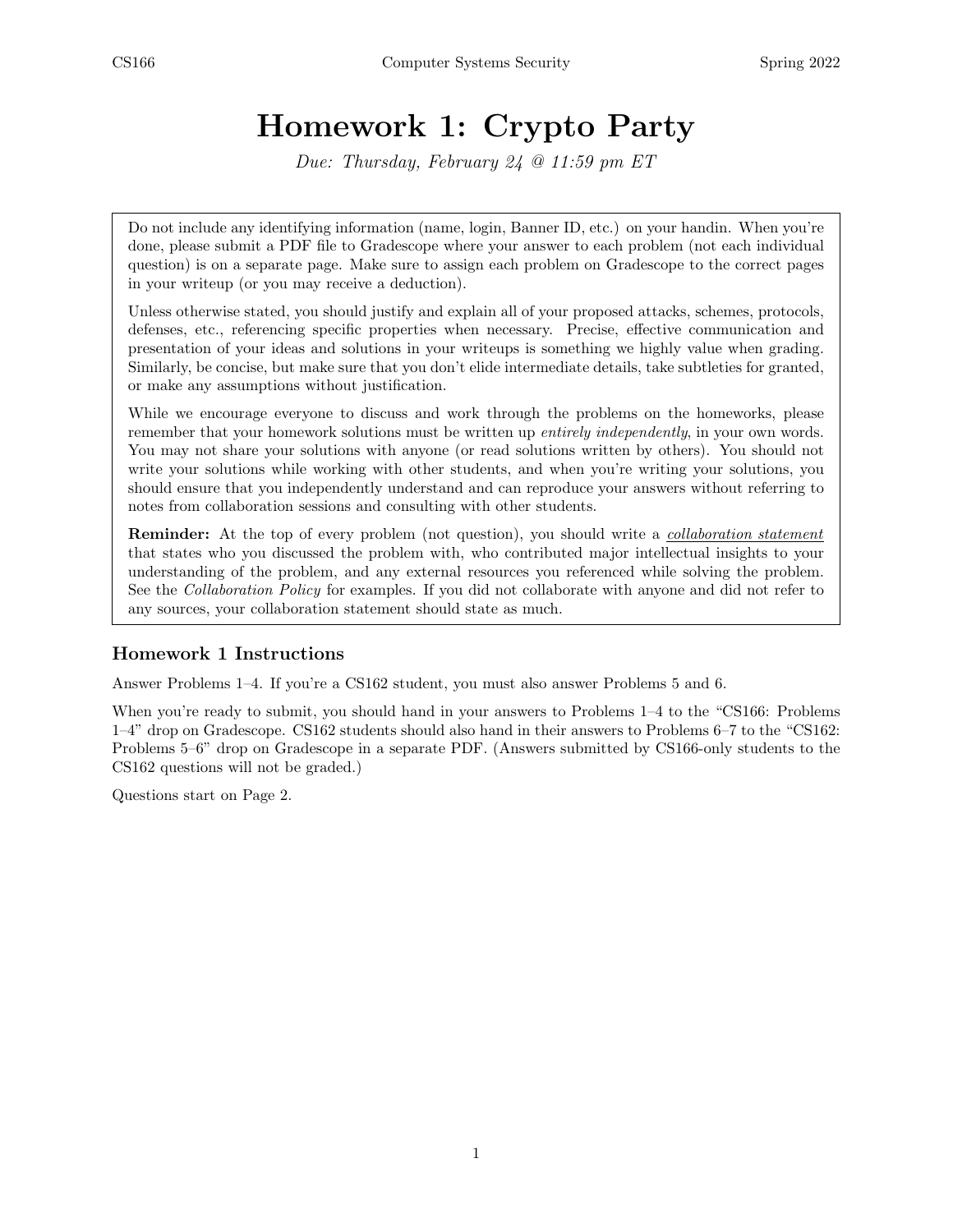### Problem 1: Dating with Public Keys

Alice and Bob, both Brown CS students, are secretly dating. In order to set up a meeting, they exchange encrypted messages using a *deterministic* public key encryption scheme (deterministic meaning that multiple encryptions of a given plaintext always produce the same ciphertext).

Alice and Bob both have their own public-private key pair,  $(PK_A, SK_A)$  and  $(PK_B, SK_B)$  respectively. When Alice wants to send a message,  $m$ , to Bob, she encrypts it using his public key and sends the resulting ciphertext,  $c = \text{Enc}(m, PK_B)$ , to him. Similarly, Bob's messages to Alice are computed from  $\text{Enc}(m, PK_A)$ . In plaintext, the messages Alice and Bob exchange are always of the following form:



Assume that they always plan to meet at a Brown building, and when referring to a specific Brown building, the name they use is consistent (i.e. they won't alternate between "SciLi" and "Sciences Library").

For all parts of this problem, limit each of your answers to 150 words maximum

- Question a) Sierra is Alice's curious roommate who wants to find out about the secret dates between Alice and Bob. She knows both of their public keys, the form of their messages (including the name they use to refer to all of Brown's buildings), and she can eavesdrop on the ciphertexts being exchanged. Describe how Sierra can find out when and where the next meeting is going to be, even though she is unable to learn the secret keys. (Hint: The encryption scheme is deterministic).
- Question b) Alice and Bob found out that Sierra can learn about their meetings. Propose a simple modification to the protocol that prevents the attack from part (a) and explain why the protocol will prevent the attack, and explain why it works. By "simple", your new protocol cannot rely on sending additional messages or require changing any of the cryptographic functions involved or adding new cryptographic functions.
- Question c) TRUE or FALSE: Sierra is an IND-CPA adversary. Explain.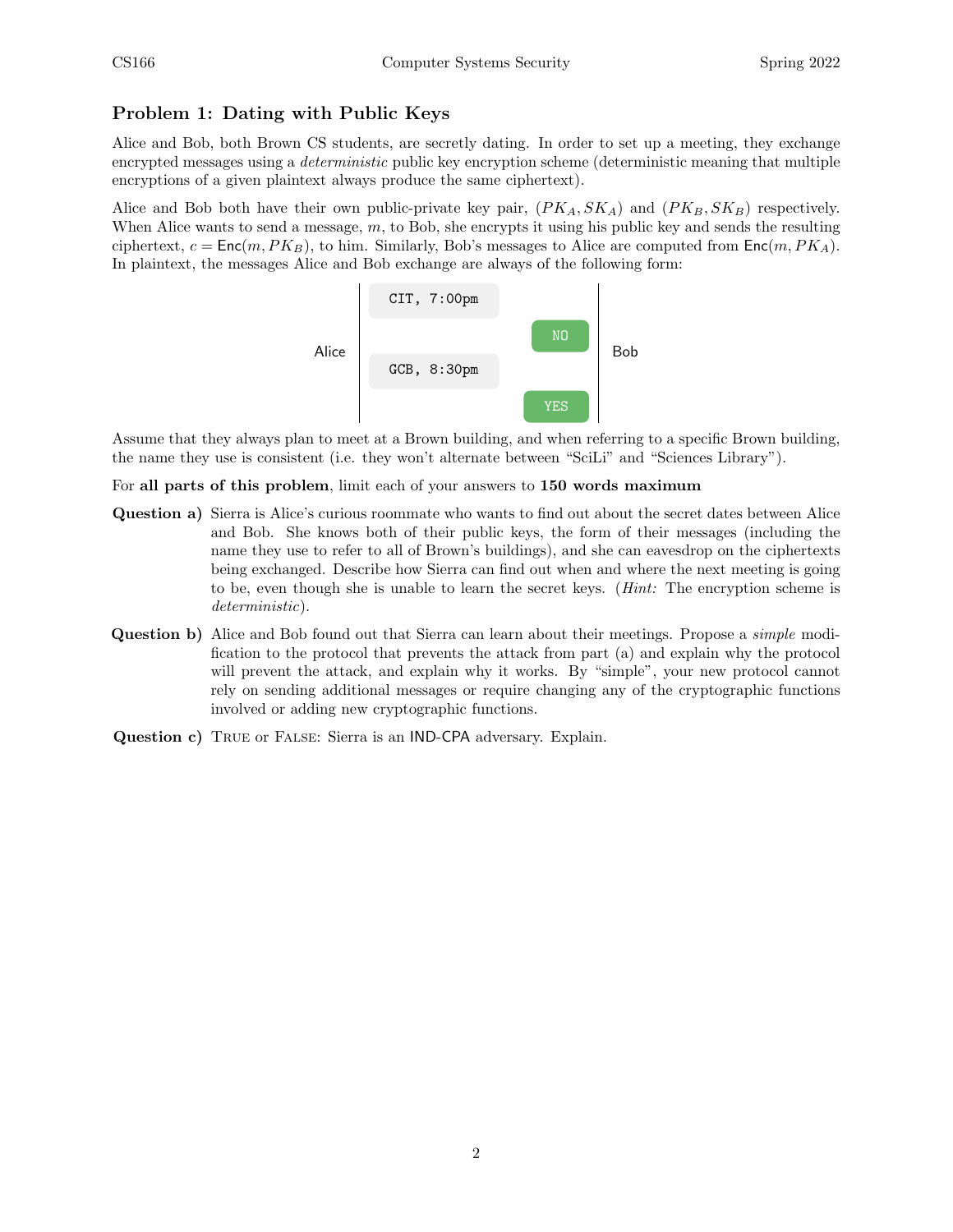#### Problem 2: Commitments (in the Midst of a Breakup)

After Bob didn't show up at the Graduate Center Bar at 8:30pm (even though he previously agreed to go there in Problem 1), Alice decided that it was time for them to break up. They no longer trust each other, so much in fact that they refuse to be together in the same room. As part of the breakup, Bob wants to take one of the n houseplants he and Alice previously shared. Alice agrees, but she likes some houseplants more than others, and so she doesn't want Bob to just be able to pick any particular one.

To settle this, they send texts to each other over a communication channel (which guarantees message delivery, but the time to deliver a given message is unpredictable) and assign unique numbers  $\{0, 1, ..., n-1\}$ to each plant. Then, they agree that Bob should roll an n-sided die, and Bob will receive the plant that corresponds to the number Bob rolled. However, suppose Bob really wants a particular houseplant with associated number b. All Bob needs to do is simply notify Alice that he rolled b, regardless of what his n-sided die actually rolled.

For parts (b) and (c), limit each of your answers to 50 words maximum. Part [\(a\)](#page-2-0) has no word limit, but your entire answer to this specific problem has to fit on a single page in your writeup.

<span id="page-2-0"></span>Question a) Using cryptography, design a protocol between Alice and Bob that emulates the rolling of an unbiased n-sided die (that is, the outcome is uniformly distributed in  $\{0, 1, ..., n-1\}$ ), and does it in such a way that neither Alice nor Bob can "cheat" during the protocol; that is, neither Alice nor Bob can affect the outcome of the die roll without the other person knowing. (Recall that Alice and Bob don't want to meet in person and communicate only via text messages. Your solution should not involve the use of a third-party.)

> If a player detects cheating during the course of the protocol, your protocol should specify that the player should abort from the protocol; that is, they stop participating and no outcome is reached.

> Then, explain why your protocol prevents Alice and Bob from cheating. Specifically, explain why the outcome is uniformly distributed in  $\{0, 1, ..., n-1\}$  as long as at least one player follows the protocol honestly and no player aborts during the protocol. Your justification should reference all of the relevant properties of the cryptographic methods you have employed in the protocol.

- Question b) In your protocol from part [\(a\)](#page-2-0), is it possible for Alice or Bob to discover the outcome of the die roll before their ex? If so, what could they do to prevent their ex from knowing the outcome?
- Question c) Jake is a trustworthy friend of Alice and Bob. Jake is known for keeping their friends' secrets safe and would never be bribed. Jake can communicate via text messages with Alice and Bob and keep track of messages previously exchanged. However, Jake cannot perform any computations. In particular, Jake cannot execute arithmetic operations, generate random numbers, run programs, or apply cryptographic methods to the content of the messages transmitted by Alice and Bob.

Can Jake help Alice and Bob with their protocol such that they learn the outcome of the die roll at the same time (if at all)? If yes, explain how and why your proposed protocol ensures both Alice and Bob receive the outcome at the same time; if no, explain what parts of the protocol prevent such a system from existing.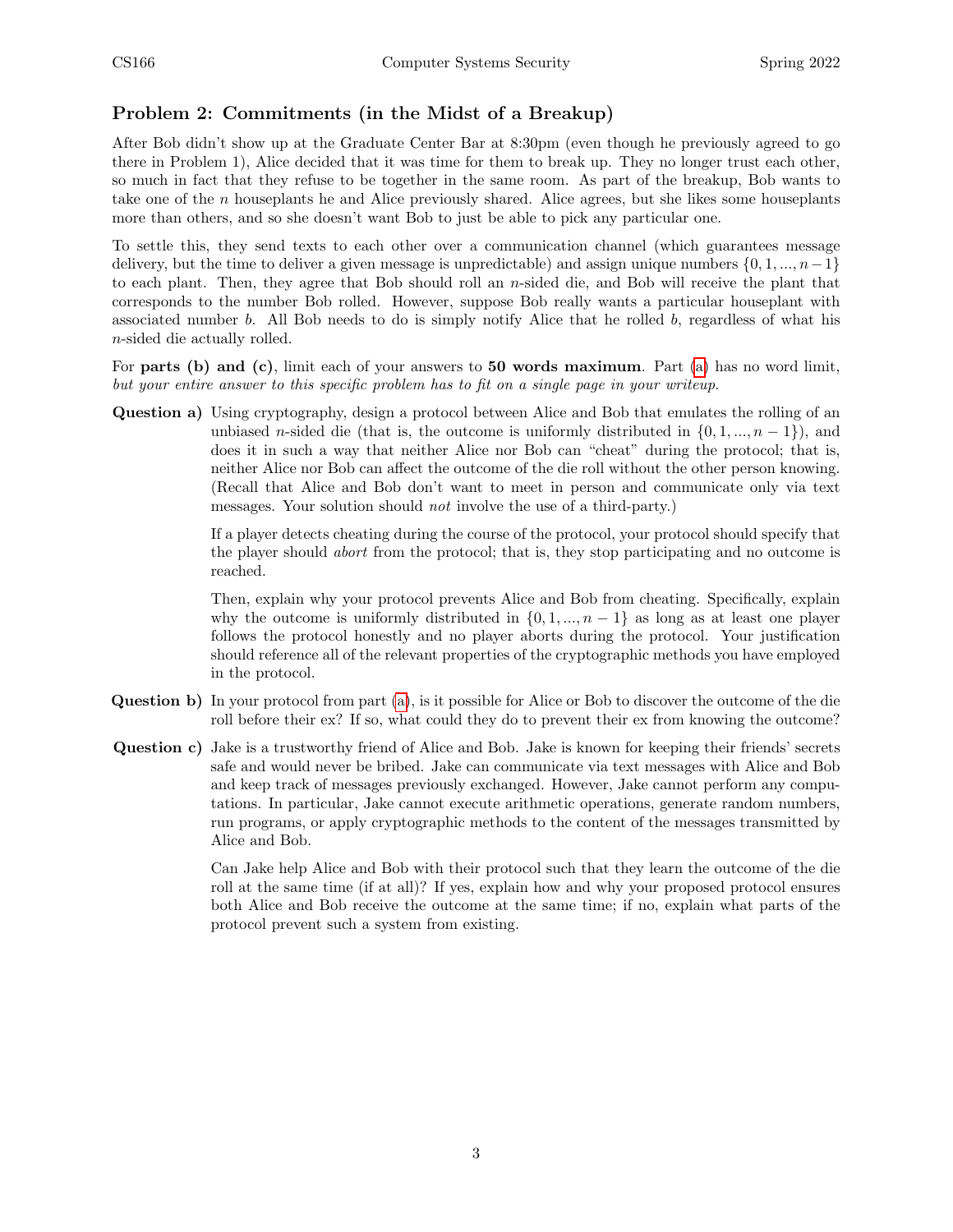#### Problem 3: Exceptional Access

Law enforcement agencies have been lobbying for exceptional access to encrypted communications. However, many cybersecurity experts have argued that enabling exceptional access would have untenable security consequences. Two cryptographers from GCHQ (the UK's equivalent of the NSA) have proposed a method of exceptional access that they believe does not compromise the integrity of encryption in the following article: <https://www.lawfareblog.com/principles-more-informed-exceptional-access-debate>. Please reference the article in your answers.

The second article describes a Cisco Webex vulnerability which unintentionally allows "ghost access" to meetings. Feel free to refer to this article in your answers (though this article is optional): [https://www.](https://www.securityweek.com/cisco-webex-vulnerability-allows-ghost-access-meetings) [securityweek.com/cisco-webex-vulnerability-allows-ghost-access-meetings](https://www.securityweek.com/cisco-webex-vulnerability-allows-ghost-access-meetings)

- Question a) The first article discusses several principles that can be used to evaluate exceptional access methods. What standards would need to be followed for you to find an exceptional access reasonable (3 standards max)? If you believe that exceptional access is never acceptable, please justify why. How does your answer differ from the GCHQ principles, if at all?
- Question b) Do you believe that the GCHQ authors' fifth principle—that "any exceptional access solution should not fundamentally change the trust relationship between a service provider and its users"—is met by their proposed exceptional access mechanism? Why or why not? (4–6 sentences)
- Question c) One argument when it comes to exceptional access is that if companies don't provide a mechanism for the government to access communications between users, then the only option left for government agencies is hacking. Resorting to hacking negatively impacts government agencies' incentives to disclose vulnerabilities. Do you find this argument in favor of exceptional access convincing? Why or why not? (4–6 sentences)

These are open questions and will be graded for thought and justification. Please reference and/or quote specific arguments from the readings in your answers.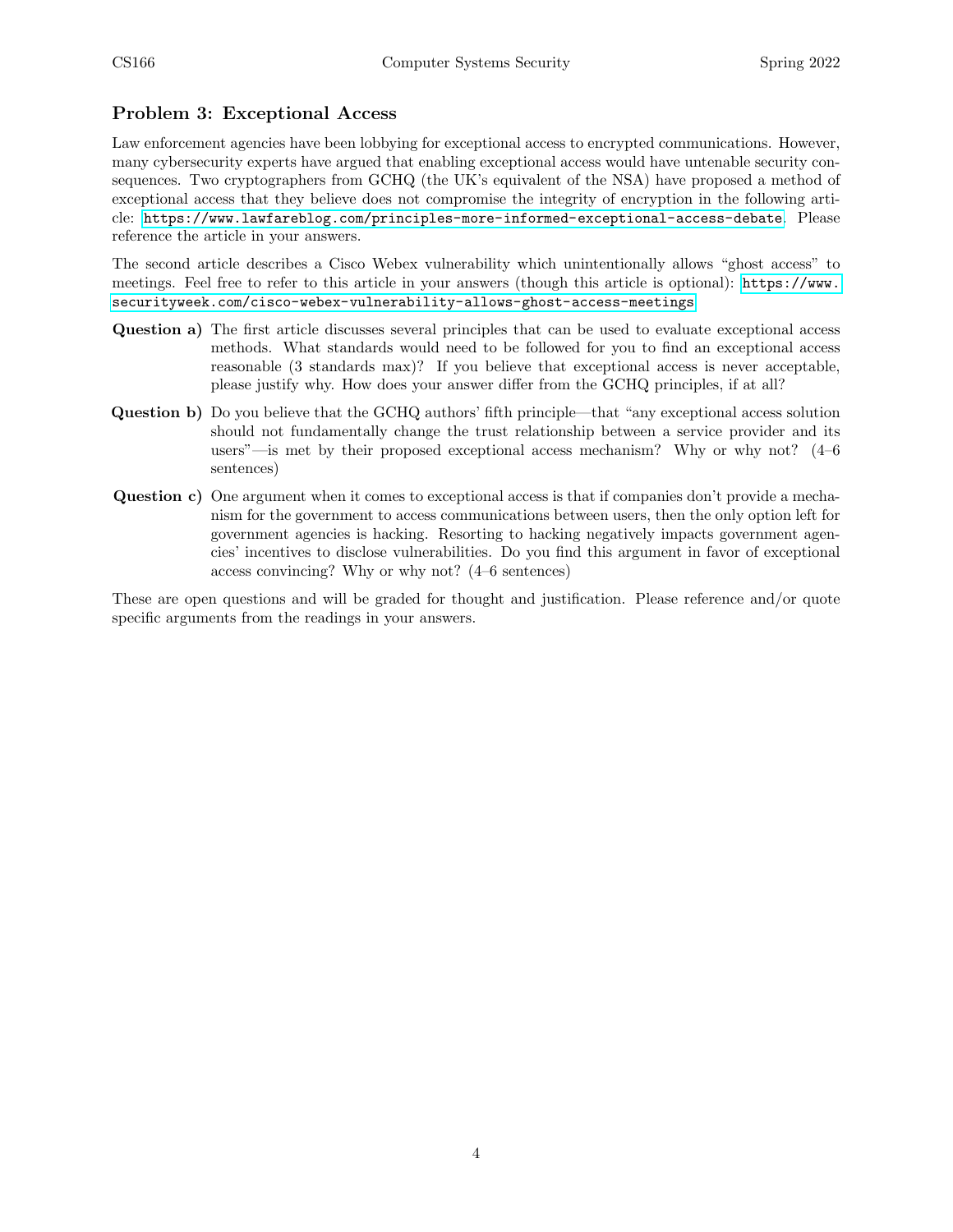#### <span id="page-4-0"></span>Problem 4: CIT-Branded Block Ciphers

Kaki has ignored all of the warnings about hand-rolling your own cryptography (see the Lecture 3 readings) and has created a new block cipher mode called CIT mode. Figure [1](#page-4-0) provides an overview of how CIT mode works—you can assume that the block cipher used is a secure, deterministic block cipher with a block size and key size of 256 bits.



Figure 1: The encryption scheme for CIT mode.

(And yes, you're seeing that correctly—the CIT block cipher mode involves encrypting the encryption key with itself...)

For parts [\(a\)](#page-4-1) through [\(e\)](#page-4-2), limit each of your answers to 100 words maximum. Part [\(f\)](#page-4-3) has no word limit.

- <span id="page-4-1"></span>Question a) Either draw a diagram or write out equations of the decryption scheme for CIT mode. Make sure to label all parts of your diagram or variables used.
- **Question b)** Suppose Kaki encrypts two equal-length plaintext messages,  $m_1$  and  $m_2$ , using the same key and the same initialization vector under CIT mode, to produce two ciphertexts,  $c_1$  and  $c_2$ .  $m_1$ and  $m_2$  differ in at least one bit at some index i.

Consider an adversary, Ben, who can eavesdrop on the ciphertexts produced by Kaki; that is, Ben can see  $c_1$  and  $c_2$ . What, if anything, can Ben learn about the underlying plaintexts  $m_1$ and  $m_2$ ?

- **Question c)** Suppose that exactly one bit at index  $j$  of a given ciphertext,  $c$ , which was encrypted in CIT mode, is corrupted in transmission (that is, after the encryption is complete). When  $c$  is decrypted using CIT decryption, which bits of the plaintext will be corrupted? Explain.
- Question d) TRUE or FALSE: Encryption in CIT mode is parallelizable.<sup>[1](#page-4-4)</sup> Explain.
- <span id="page-4-2"></span>Question e) True or False: Decryption in CIT mode is parallelizable. Explain.
- <span id="page-4-3"></span>Question f) TRUE or FALSE: CIT mode is IND-CPA-secure. Explain.

(Hint: In a IND-CPA game, the key remains fixed throughout the duration of the game, but the IV used will be different for every encryption.)

<span id="page-4-4"></span><sup>&</sup>lt;sup>1</sup> "Parallelizable" in the context of block ciphers comes from our discussion of **ECB** mode in Lecture 3: that is, for a given input plaintext (split into fixed-length blocks), we should be able to compute ciphertext blocks without having to wait for previous ciphertext blocks (and thus we can parallelize the computation of the ciphertext blocks), and vice versa for decryption of ciphertext blocks to plaintext blocks. Thus, we say encryption and decryption in ECB mode is parallelizable.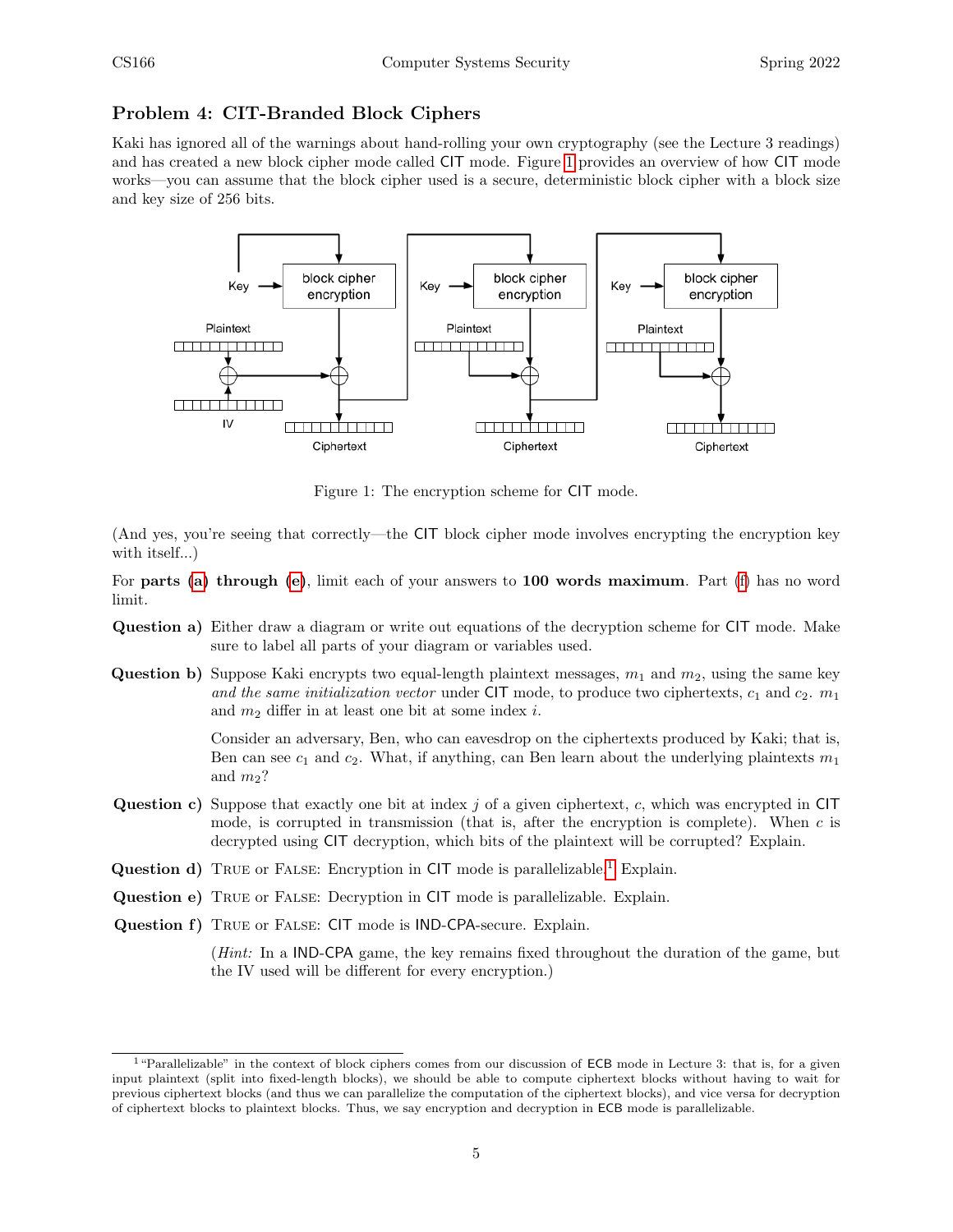## TryHackMe Lab: Password Cracking

If you completed HW0, you should have already registered for a TryHackMe account. If so, you have been added to the CS1660 course and have been granted a premium account. If you have not completed HW0, please register for TryHackMe as soon as possible and send the email address you are registered with to the HTAs.

For this homework go to <https://tryhackme.com/jr/cs166pwdcracking0q> and complete the Password Cracking room we created.

As a reminder, these TryHackMe rooms are graded based on *completion*, not correctness. As long as you have answered all of the questions, you will get full credit. This assignment should not take more than 45 minutes so if you are stuck or are dealing with technical issues, make sure to post a question on Edstem.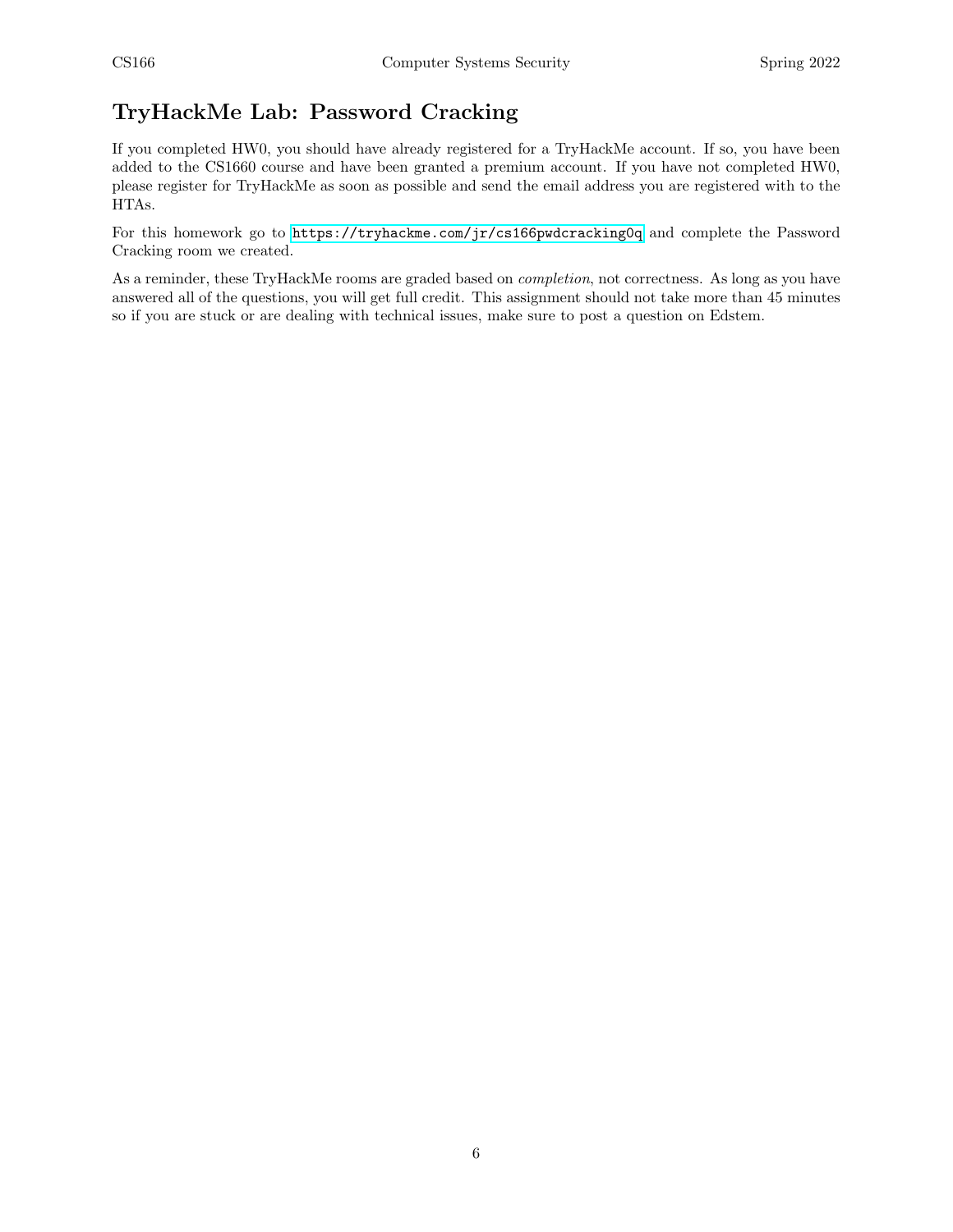#### Problem 5: Hash Functions, RSA Edition?

Only CS162 students are required to complete this problem.

In the Cryptography II lecture, we discussed how public-key digital signature cryptosystems generally form signatures over a cryptographic hash of the intended message. Consider the standard RSA public-key cryptosystem described below, which we'll denote as  $\text{RSA}_{\text{std}}$  (pronounced as "RSA standard"):

- A standard RSA key-pair is formed via public key  $PK = \langle n, e \rangle$ , where n is the "RSA modulus" (which is a large prime number that defines the key length) and  $e$  is some fixed, small, prime number, and private key  $SK = d$ , where d has the property  $(x<sup>e</sup>)<sup>d</sup> = x \mod n$  for all x. (For the purpose of this problem, exactly how these numbers are generated doesn't matter.) In this problem, let's assume  $e = 3$ .
- In RSA<sub>std</sub>, the signing operation  $\text{Sign}_{SK}(M)$  works by computing  $S = \text{hash}(M)^d \mod n$ , where S is the signature on M. To verify the signature S, a third-party can execute  $Verify(M, S, PK)$ , which results in a correct verification if  $S^3 = \text{hash}(M)$  mod n holds true. (Observe that the verification algorithm does not require knowledge of d, only  $PK = \langle n, 3 \rangle$ .)

You can assume that the hash function satisfies all of the properties of cryptographic hash functions.

Observe that  $\text{RSA}_{\text{std}}$ 's Sign operation is over the hash of the message M. We discussed in lecture how signing a cryptographic hash has performance benefits over signing the full message; specifically, by signing a smaller message (the hash), the signing operation is faster overall. However, it's worth asking whether or not the cryptographic hash has anything more to do with the security of the cryptosystem as well. For instance, if we're in a situation where all of our messages are smaller than the output length of hash, perhaps removing the hash function will result in a more performant cryptosystem!

Thus, consider the following simplified scheme  $\mathsf{RSA}_{\text{simple}}$ . In  $\mathsf{RSA}_{\text{simple}}$ ,  $\mathsf{Sign}_{SK}(M)$  is exactly the same as the corresponding operation from RSA<sub>std</sub>, except without the application of the hash function. That is, in RSA<sub>simple</sub>, Sign<sub>SK</sub>(M) produces the signature  $S = M^d \mod n$  and Verify(M, S, PK) checks if  $S^3 = M$ mod n holds true.

<span id="page-6-0"></span>Question a) Raj and Selen are using  $\text{RSA}_{\text{simple}}$  to send messages with integrity guarantees to each other. Victor is a network attacker who can inject, modify, and drop messages sent between Raj and Selen, and Victor wants to trick Selen into believing that Raj sent a message that Raj did not.

> Explain how Victor, who knows Raj's public key  $PK$ , can find a  $(M, S)$  pair (and give a specific example of such a pair) such that  $S$  is a valid signature on  $M$ , even without knowledge of Raj's secret key  $SK.$  (For part [\(a\)](#page-6-0), the message  $M$  does not have to be chosen in advance and can be gibberish.)

<span id="page-6-1"></span>Question b) Bernardo is holding an auction for his personal collection of balloon animals. In this auction, Raj and Selen submit bids to Bernardo, where their bids are signed using RSA<sub>simple</sub>. Each bid  $M$  is an integer (in dollars), and they will send their  $\mathsf{RSA}_{\text{simple}}$  signature on  $M$ ; that is, they send  $S = M<sup>d</sup>$  mod n. Bernardo will accept whichever bid is highest (and will expect that person to pay up however much they bid!).

> Suppose Raj sends a bid  $M$  (and its corresponding signature  $S$ ) to Bernardo. Is it possible for Victor to tamper with  $S$  in such a way that he can find a new signature,  $S'$ , that corresponds to a bid that is some x times as much as Raj's original bid? Explain. (You can choose any value of  $x > 0$ , and you can assume that  $xM < n$  for your chosen x.)

Question c) Explain why the use of a cryptographic hash function in RSA<sub>std</sub> prevents the forgery attacks described in parts [\(a\)](#page-6-0) and [\(b\)](#page-6-1). (Hint: How do the properties—and which properties—of a cryptographic hash function prevent these kind of attacks?)